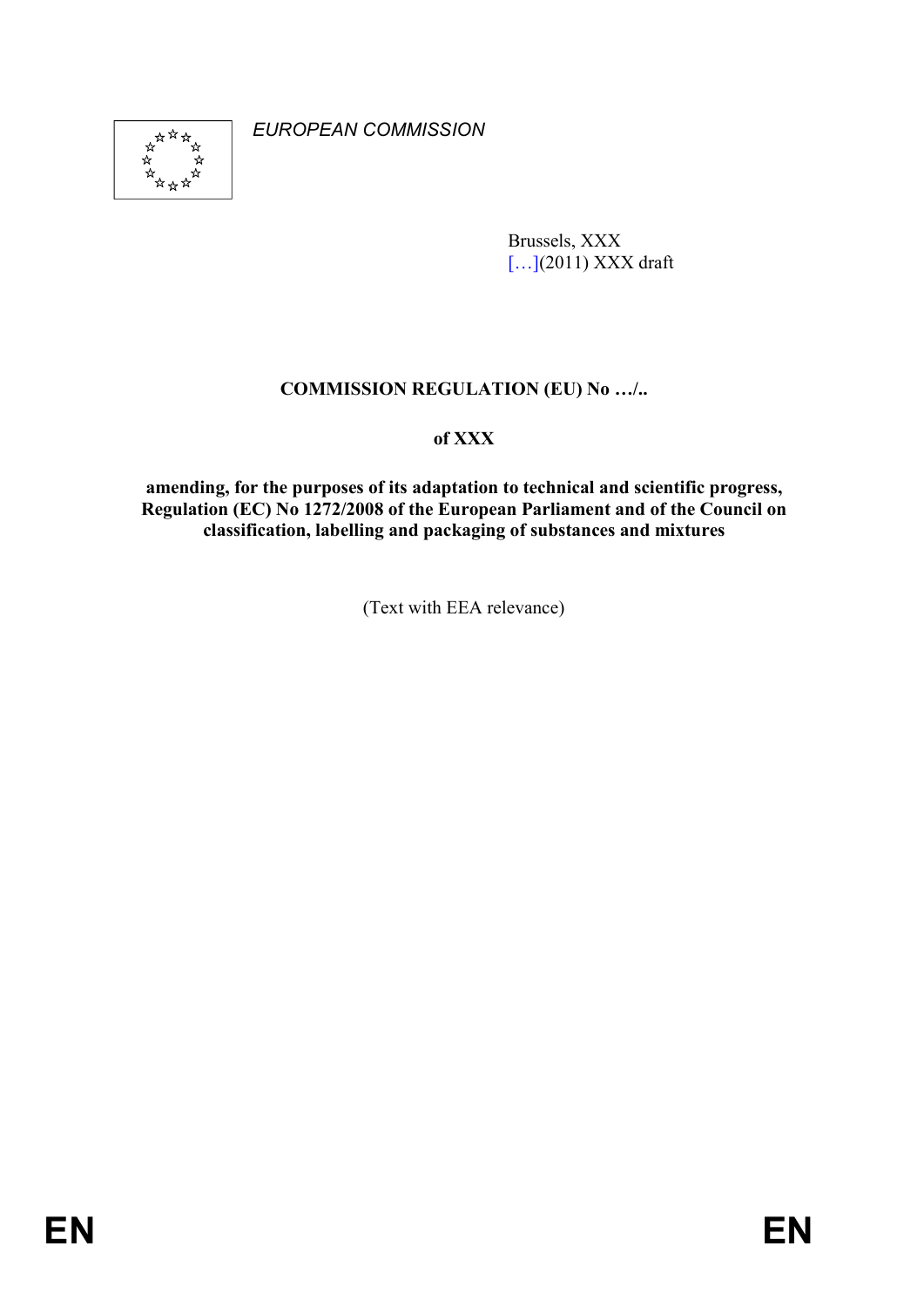#### **COMMISSION REGULATION (EU) No .../..**

#### **of XXX**

### **amending, for the purposes of its adaptation to technical and scientific progress, Regulation (EC) No 1272/2008 of the European Parliament and of the Council on classification, labelling and packaging of substances and mixtures**

(Text with EEA relevance)

THE EUROPEAN COMMISSION,

Having regard to the Treaty on the Functioning of the European Union,

Having regard to Regulation (EC) No 1272/2008 of the European Parliament and of the Council of 16 December 2008 on classification, labelling and packaging of substances and mixtures, amending and repealing Directives 67/548/EEC and 1999/45/EC, and amending Regulation (EC) No 1907/2006<sup>1</sup>, and in particular Article 37(5) thereof,

Whereas:

(1)Part 3 of Annex VI to Regulation (EC) No 1272/2008 contains two lists of harmonised classification and labelling of hazardous substances. Table 3.1 lists the harmonised classification and labelling of hazardous substances based on the criteria set out in Parts 2 to 5 of Annex I to Regulation (EC) No 1272/2008. Table 3.2 lists the harmonised classification and labelling of hazardous substances based on the criteria set out in Annex VI to Council Directive 67/548/EEC of 27 June 1967 on the approximation of laws, regulations and administrative provisions relating to the classification, packaging and labelling of dangerous substances<sup>2</sup>. Those two lists need to be amended to include updated classifications for substances already subject to those harmonised classifications and to include new harmonised classifications.

(2)The Committee for Risk assessment of the European Chemicals Agency (ECHA) has issued opinions on proposals for harmonised classification and labelling of substances which had been submitted to ECHA pursuant to Article 37 of Regulation (EC) No 1272/2008. Based on those opinions, as well as on the comments received from the parties concerned, it is appropriate to amend Annex VI to Regulation (EC) No 1272/2008 in order to harmonise the classification and labelling of certain substances.

(3)The harmonised classifications set out in Part 3 of Annex VI to Regulation (EC) No 1272/2008, as amended by this Regulation, should not apply immediately, as a certain period of time will be necessary to allow operators to adapt the labelling and packaging of substances

 $\frac{1}{2}$  OJ L 353, 31.12.2008, p. 1.

<sup>2</sup> OJ 196, 16.8.1967, p. 1.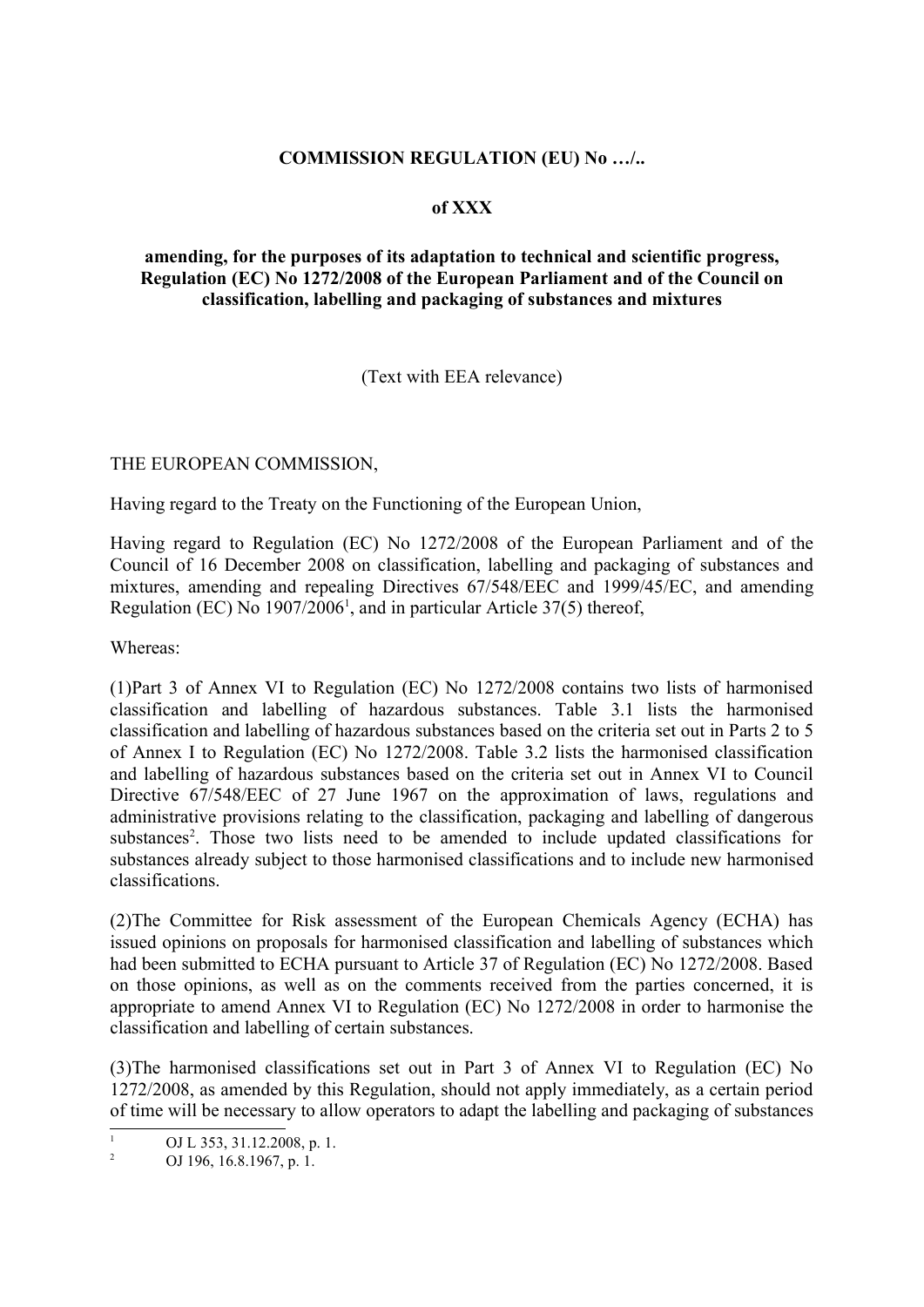and mixtures to the new classifications and to sell their stocks. In addition, a certain period of time will be necessary to allow operators to comply with the registration obligations resulting from the new harmonised classifications for substances classified as carcinogenic, mutagenic or toxic to reproduction, categories 1A and 1B (Table 3.1) and categories 1 and 2 (Table 3.2), or as very toxic to aquatic organisms which may cause long term effects in the aquatic environment [in particular with those set out in Article 23 of Regulation (EC) No 1907/2006 of the European Parliament and of the Council of 18 December 2006 concerning the Registration, Evaluation, Authorisation and Restriction of Chemicals (REACH), establishing a European Chemicals Agency, amending Directive 1999/45/EC and repealing Council Regulation (EEC) No 793/93 and Commission Regulation (EC) No 1488/94 as well as Council Directive 76/769/EEC and Commission Directives 91/155/EEC, 93/67/EEC, 93/105/ EC and  $2000/21/EC^3$ ].

(4)In line with the transitional provisions of Regulation (EC) No 1272/2008 which allow the application of the new provisions at an earlier stage on a voluntary basis, suppliers should have the possibility of applying the harmonised classifications set out in Part 3 of Annex VI to Regulation (EC) No 1272/2008, as amended by this Regulation, and of adapting the labelling and packaging accordingly on a voluntary basis before 1 June 2013.

(5)The measures provided for in this Regulation are in accordance with the opinion of the Committee established under Article 133 of Regulation (EC) No 1907/2006,

HAS ADOPTED THIS REGULATION:

#### *Article 1*

Part 3 of Annex VI to Regulation (EC) No 1272/2008 is amended as follows:

(1) Table 3.1 is amended as follows:

- (a) The entries corresponding to the entries set out in Annex I are replaced by the entries set out in that Annex;
- (b) The entries set out in Annex II are inserted in accordance with the order of the entries set out in Table 3.1.

(2) Table 3.2 is amended as follows:

- (a) The entries corresponding to the entries set out in Annex III are replaced by the entries set out in that Annex;
- (b) The entries set out in Annex IV are inserted in accordance with the order of the entries set out in Table 3.2.

OJ L 136, 29.5.2007, p. 3.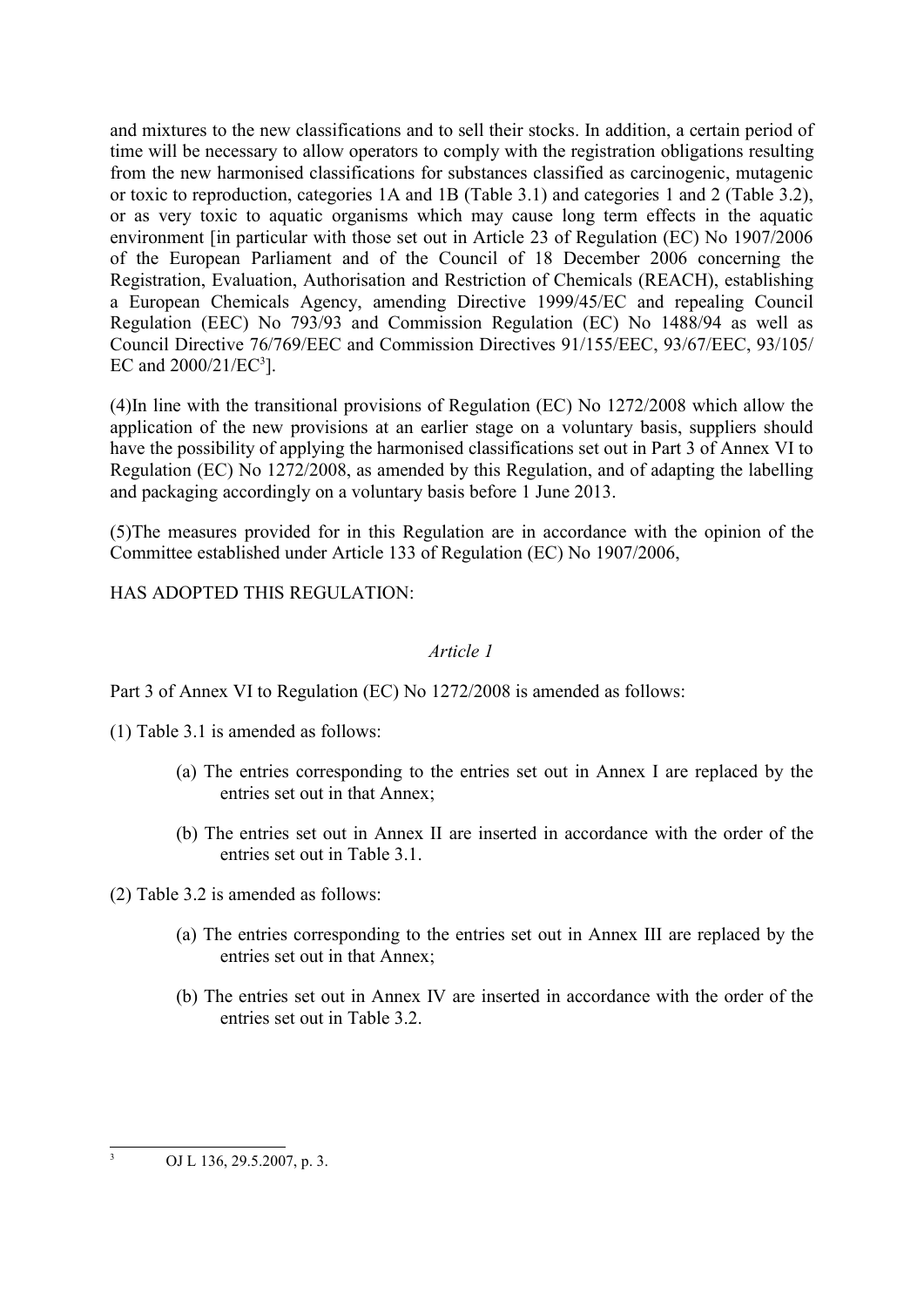#### *Article 2*

1.This Regulation shall enter into force on the twentieth day following that of its publication in the *Official Journal of the European Union*.

2.Article 1 shall apply from 1 June 2013.

3.The harmonised classifications set out in Part 3 of Annex VI to Regulation (EC) No 1272/2008, as amended by this Regulation, may be applied before 1 June 2013.

This Regulation shall be binding in its entirety and directly applicable in all Member States.

Done at Brussels, […]

*For the Commission The President José Manuel BARROSO*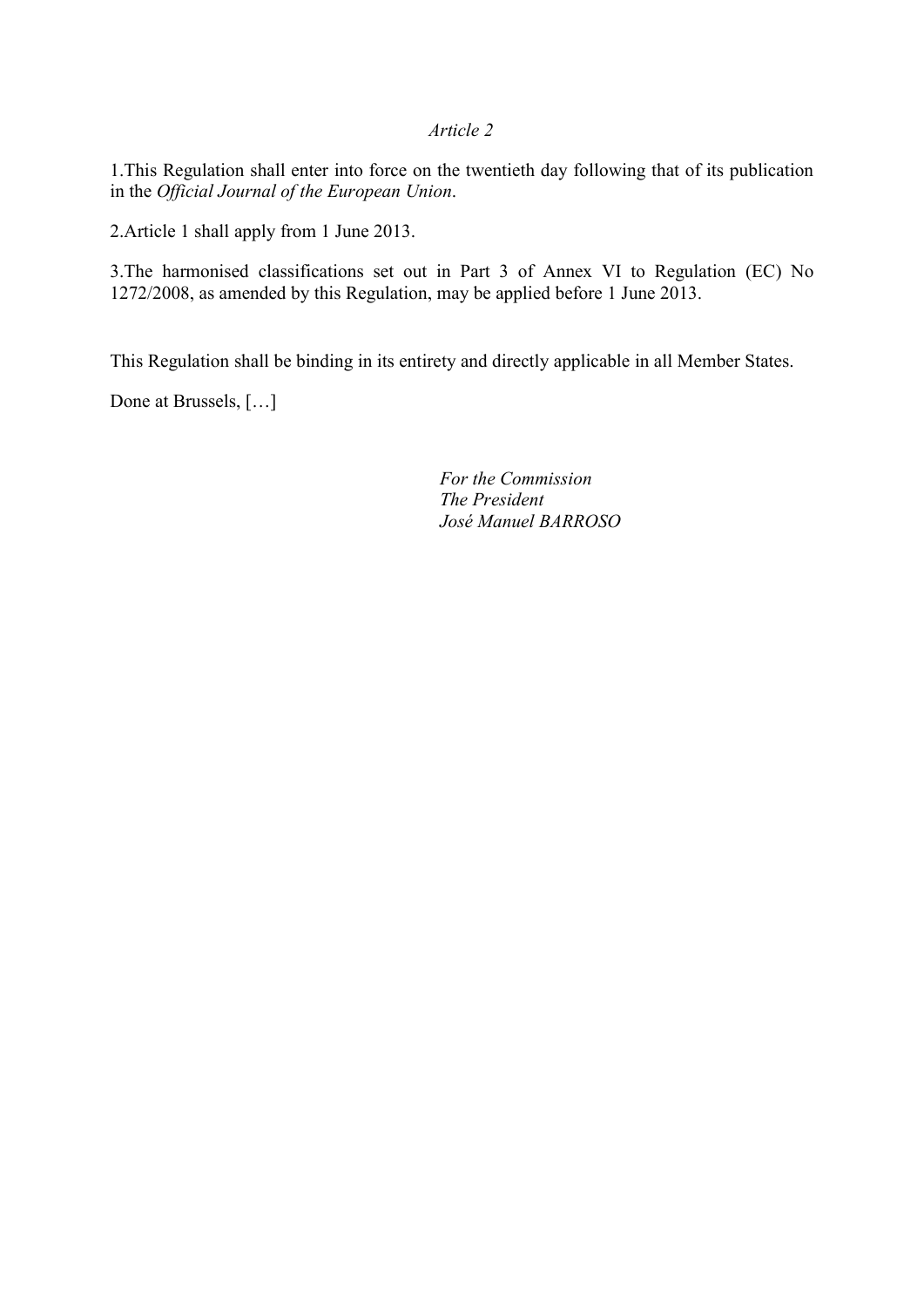| <b>Notes</b>                             |                                          |                                                                                                                    |                  |                                 |              |                         |                                                                                                                                                                                                       |
|------------------------------------------|------------------------------------------|--------------------------------------------------------------------------------------------------------------------|------------------|---------------------------------|--------------|-------------------------|-------------------------------------------------------------------------------------------------------------------------------------------------------------------------------------------------------|
| Specific Conc. Limits,<br>M-factors      |                                          |                                                                                                                    |                  |                                 |              |                         | $\ddot{3}$<br>25%<br>$\begin{array}{c} \text{SE} \\ \text{C} \end{array} \begin{array}{c} \text{SE} \\ \geq \end{array}$<br>Irrit.2;<br>Eye Irrit.2<br>H319: C $\geq$ 25%<br>$\circ$<br>H335:<br>STOT |
|                                          | statement<br>Code(s)<br>Suppl.<br>Hazard |                                                                                                                    |                  |                                 |              |                         | EUH019                                                                                                                                                                                                |
| Labelling                                | statement<br>Code(s)<br>Hazard           | $\begin{array}{c} 27 \\ 132 \\ 141 \\ \hline \end{array}$                                                          | H226             | <b>H360FD</b>                   | H331         | H302                    | $\frac{25}{251}$<br>$\frac{25}{251}$<br>$\frac{25}{251}$                                                                                                                                              |
|                                          | Signal Word<br>Pictogram,<br>Code(s)     | $\begin{array}{c} \mathrm{GHS}{07}\\ \mathrm{GHS}{08}\\ \mathrm{GHS}{08}\\ \end{array}$<br>$\mathbf{D}\mathbf{gr}$ | GHS02            | GHS <sub>08</sub>               | GHS06        | $\mathbf{D}\mathbf{gr}$ | $\begin{array}{l} \mathrm{GHS}{}^{02}\\ \mathrm{GHS}{}^{07}\\ \mathrm{GHS}{}^{08}\\ \mathrm{Dgr} \\ \mathrm{Dgr} \end{array}$                                                                         |
|                                          | Hazard<br>Statement<br>Code(s)           | H332<br>H411<br>H372                                                                                               | H226             | <b>H360FD</b>                   | H331         | H302                    | $\begin{array}{l} 1351 \\ 1193 \\ 1135 \end{array}$<br>H225                                                                                                                                           |
| Classification                           | Hazard Class and<br>Category Code(s)     | Acute Tox. 4<br>Aquatic Chronic 2<br>STOT RE 1                                                                     | Flam. Liq. 3     | Repr. 1B                        | Acute Tox. 3 | Acute Tox. 4            | 2<br>$\mathcal{L}$<br>$\overline{u}q$ <sup>2</sup><br>Eye Irrit.<br>STOT SE 3<br>Flam.<br>Carc.                                                                                                       |
| CAS No                                   |                                          | $\boxed{2}$<br>13775-53-6 [1]<br>15096-52-3                                                                        | 110-80-5         |                                 |              |                         | 109-99-9                                                                                                                                                                                              |
| EC No                                    |                                          | 239-148-8 [2]<br>237-410-6 [1]                                                                                     | 203-804-1        |                                 |              |                         | 203-726-8                                                                                                                                                                                             |
| International Chemical<br>Identification |                                          | trisodium hexafluoroaluminate (cryolite) [2]<br>trisodium hexafluoroaluminate [1]                                  | 2-ethoxyethanol; | ethylene glycol monoethyl ether |              |                         | Tetrahydrofuran                                                                                                                                                                                       |
| Index No                                 |                                          | "009-016-00-2                                                                                                      | 603-012-00-X     |                                 |              |                         | 603-025-00-0                                                                                                                                                                                          |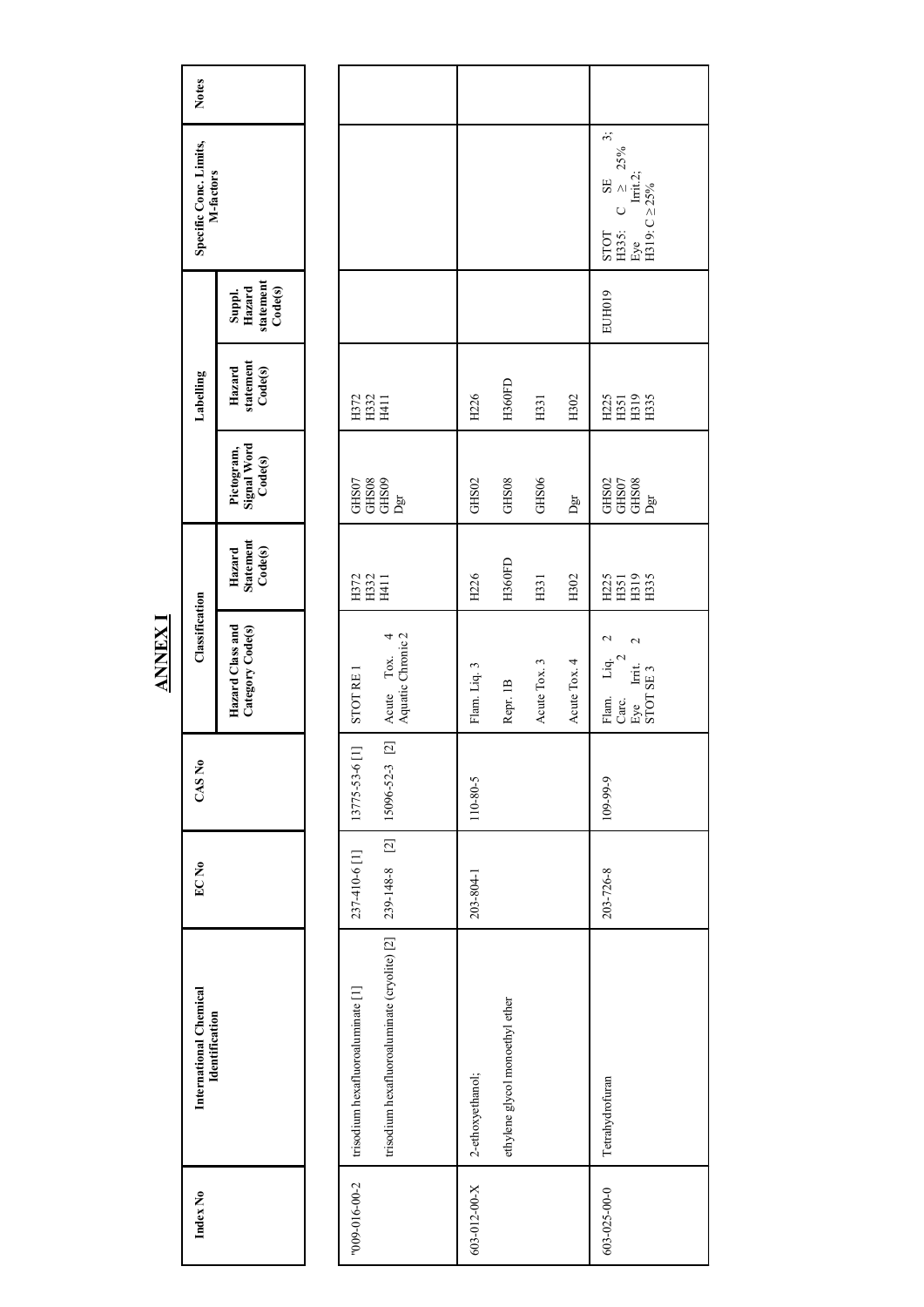| 613-016-00-3 | 2-(2-furyl)-1H-benzimidazole<br>fuberidazole (ISO); | 223-404-0 | 3878-19-1 | $\overline{a}$<br>Carc.<br>Acute Tox.<br>STOT RE 2            | H351<br>H302<br>H373 (heart)                                                   | GHS07<br>GHS08<br>GHS09<br>Wng          | (heart)<br>5<br>502<br>8885<br>8888 |  |  |
|--------------|-----------------------------------------------------|-----------|-----------|---------------------------------------------------------------|--------------------------------------------------------------------------------|-----------------------------------------|-------------------------------------|--|--|
|              |                                                     |           |           | Skin Sens. 1<br>Aquatic Acute 1<br>Aquatic Chronic 1          | $\begin{array}{l} \mathrm{H317} \\ \mathrm{H400} \\ \mathrm{H410} \end{array}$ |                                         |                                     |  |  |
| 617-001-00-2 | di-tert-butyl peroxide                              | 203-733-6 | 110-05-4  | $\mathbb{E}$ $\alpha$<br>Org. Perox.<br>Flam. Liq.<br>Muta. 2 | E242<br>E25<br>E341                                                            | $\frac{\text{GHS02}}{\text{OHS08}}$ Dgr | H242<br>H241"<br>H341"              |  |  |
|              |                                                     |           |           |                                                               |                                                                                |                                         |                                     |  |  |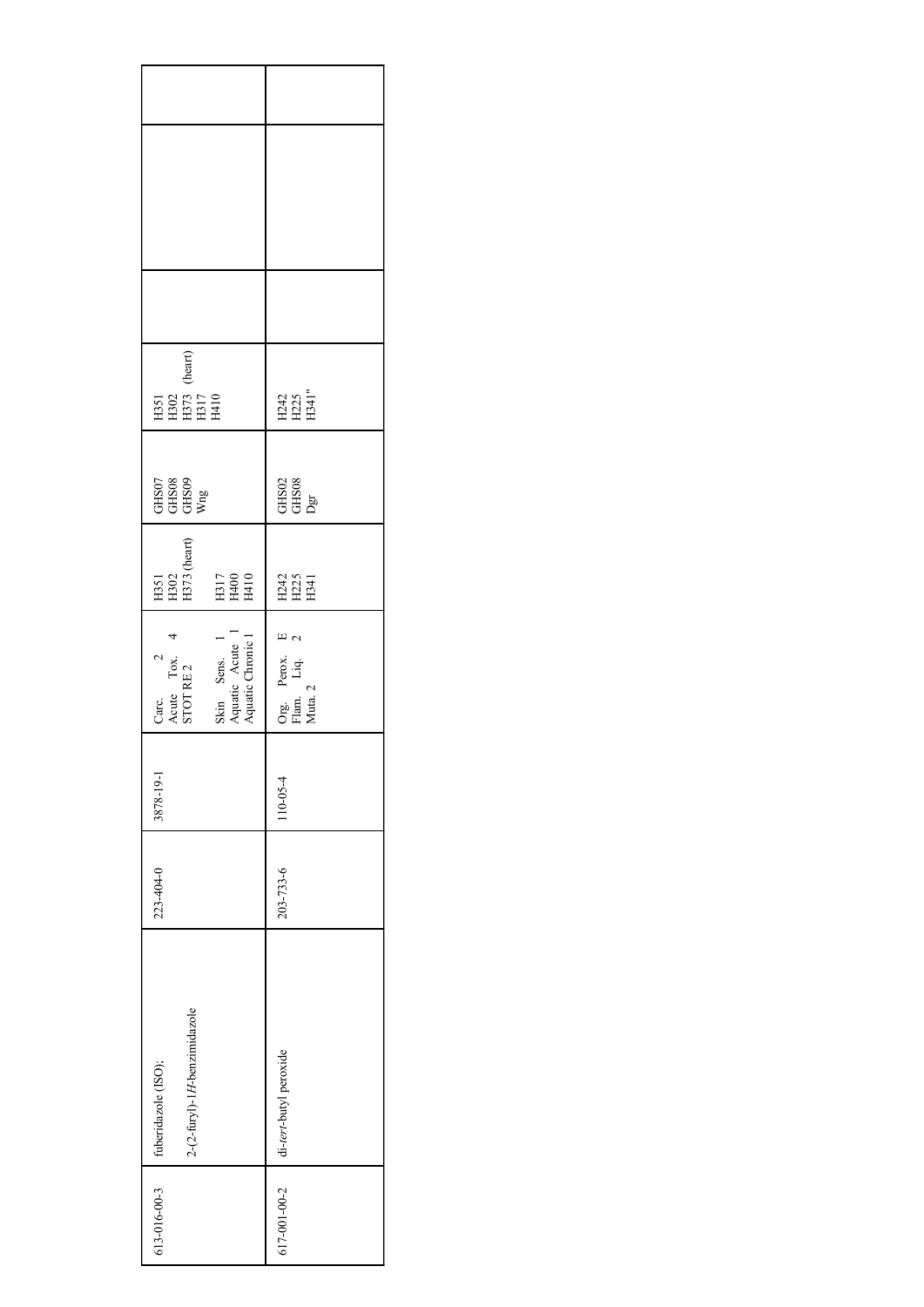| <b>Notes</b>                                    |                                          |                                               |                                                                                                                                                                                              |                    |
|-------------------------------------------------|------------------------------------------|-----------------------------------------------|----------------------------------------------------------------------------------------------------------------------------------------------------------------------------------------------|--------------------|
| Specific Conc. Limits,<br>M-factors             |                                          |                                               | $\div$<br>$\begin{tabular}{ll} Care & B;\\ H350: & C & \geq0,01\%\\ STOT & RE & 2;\\ H373: 0,01\% \leq C < 0,1\%\\ \end{tabular}$<br>STOT RE<br>H372: C $\geq 0, 1\%$<br>$H30:$ STOT<br>Carc |                    |
|                                                 | statement<br>Code(s)<br>Suppl.<br>Hazard |                                               |                                                                                                                                                                                              |                    |
| Labelling                                       | statement<br>Code(s)<br>Hazard           | H351                                          | H372 (lungs)<br>$\begin{array}{c} \tt H50 \\ \tt H561f \end{array}$                                                                                                                          | <b>H360F</b>       |
|                                                 | Pictogram,<br>Signal<br>Word<br>Code(s)  | GSH08<br>Wng                                  | GHS08<br>Dgr                                                                                                                                                                                 | GHS08<br>Dgr       |
|                                                 | Hazard<br>Statement<br>Code(s)           | H351                                          | H372 (lungs)<br>H350<br>H361f                                                                                                                                                                | H360F              |
| Classification                                  | Hazard Class and<br>Category Code(s)     | Carc. 2                                       | $\overline{B}$<br>$\mathbf{C}$<br>STOT RE1<br>Repr.<br>Carc.                                                                                                                                 | Repr. 1B           |
| CAS No                                          |                                          | 13674-87-8                                    | 22398-80-7                                                                                                                                                                                   | 25155-23-1         |
| EC <sub>No</sub>                                |                                          | 237-159-2                                     | 244-959-5                                                                                                                                                                                    | 246-677-8          |
| International Chemical<br><b>Identification</b> |                                          | tris[2-chloro-1-chloromethyl)ethyl] phosphate | indium phosphide                                                                                                                                                                             | trixylyl phosphate |
| Index No                                        |                                          | "015-199-00-X                                 | $015 - 200 - 00 - 3$                                                                                                                                                                         | 015-201-00-9       |

**ANNEX II**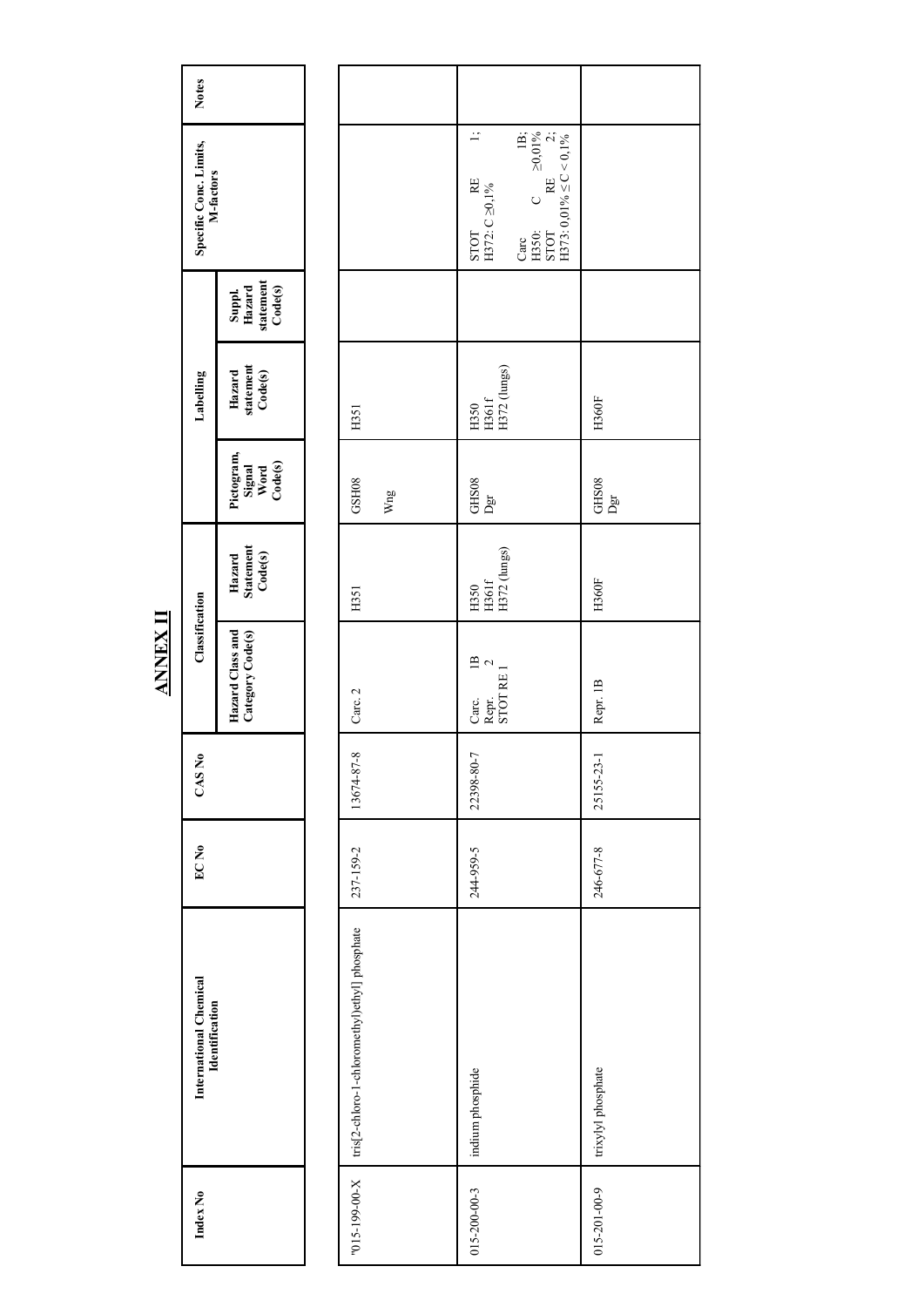|                                                      |                                                       |                                                                       | $\ddot{\mathcal{L}}$<br>$\vdots$<br>STOT RE<br>H373: $0,5\% \leq C < 5\%$<br>STOT RE<br>H372: $C \ge 5\%$<br>$M=10000$ |
|------------------------------------------------------|-------------------------------------------------------|-----------------------------------------------------------------------|------------------------------------------------------------------------------------------------------------------------|
|                                                      |                                                       |                                                                       |                                                                                                                        |
| H317<br>H410                                         | (causing<br>atrophy of the<br>testis)<br>H361f        | H361<br>H362                                                          | H361d<br>H300<br>H330<br>H372 (nervous<br>system)<br>H410                                                              |
| $\frac{\text{GHS07}}{\text{Wng}}$                    | GHS08<br>Wng                                          | ${\rm GHS08} \over {\rm Wng}$                                         | $\begin{array}{l} \text{GHS06} \\ \text{GHS08} \\ \text{GHS09} \\ \text{Dgr} \end{array}$                              |
| H317<br>H400<br>H410                                 | atrophy of the<br>testis)<br>(causing<br><b>H361f</b> | H361<br>H362                                                          | $H372$ (nervous<br>system)<br>$\begin{array}{l} \rm H561d \\ \rm H300 \\ \rm H330 \end{array}$<br>H410<br>H410         |
| Skin Sens. 1<br>Aquatic Acute 1<br>Aquatic Chronic 1 | Repr. 2                                               | $\mathbf{\Omega}$<br>Repr.<br>Lact.                                   | Aquatic Acute 1<br>Aquatic Chronic 1<br>$\mathbf 2$<br>Acite Tox.<br>Acute Tox.<br>STOT-RE I<br>$\mathcal{L}$<br>Repr. |
| 26523-78-4                                           | 75980-60-8                                            | 25637-99-4[1<br>3194-55-6[2]                                          | $71751-41-2$<br>[1]<br>65195-55-3<br>[2]                                                                               |
| 247-759-6                                            | 278-355-8                                             | 247-148-4 [1]<br>221-695-9[2]                                         | 265-610-3 [2]<br>$\Xi$                                                                                                 |
| tris(nonylphenyl) phosphite                          | diphenyl(2,4,6-trimethylbenzoyl)phosphine<br>oxide    | 1,2,5,6,9,10-hexabromocyclododecane [2]<br>Hexabromocyclododecane [1] | abamectin (combination of avermectin B1a and<br>$\Xi$<br>avermectin B1a (purity $\geq$ 80%); [2]<br>B1b)<br>avermectin |
| $015 - 202 - 00 - 4$                                 | $015 - 203 - 00 - X$                                  | 602-109-00-74                                                         | 606-143-00-0                                                                                                           |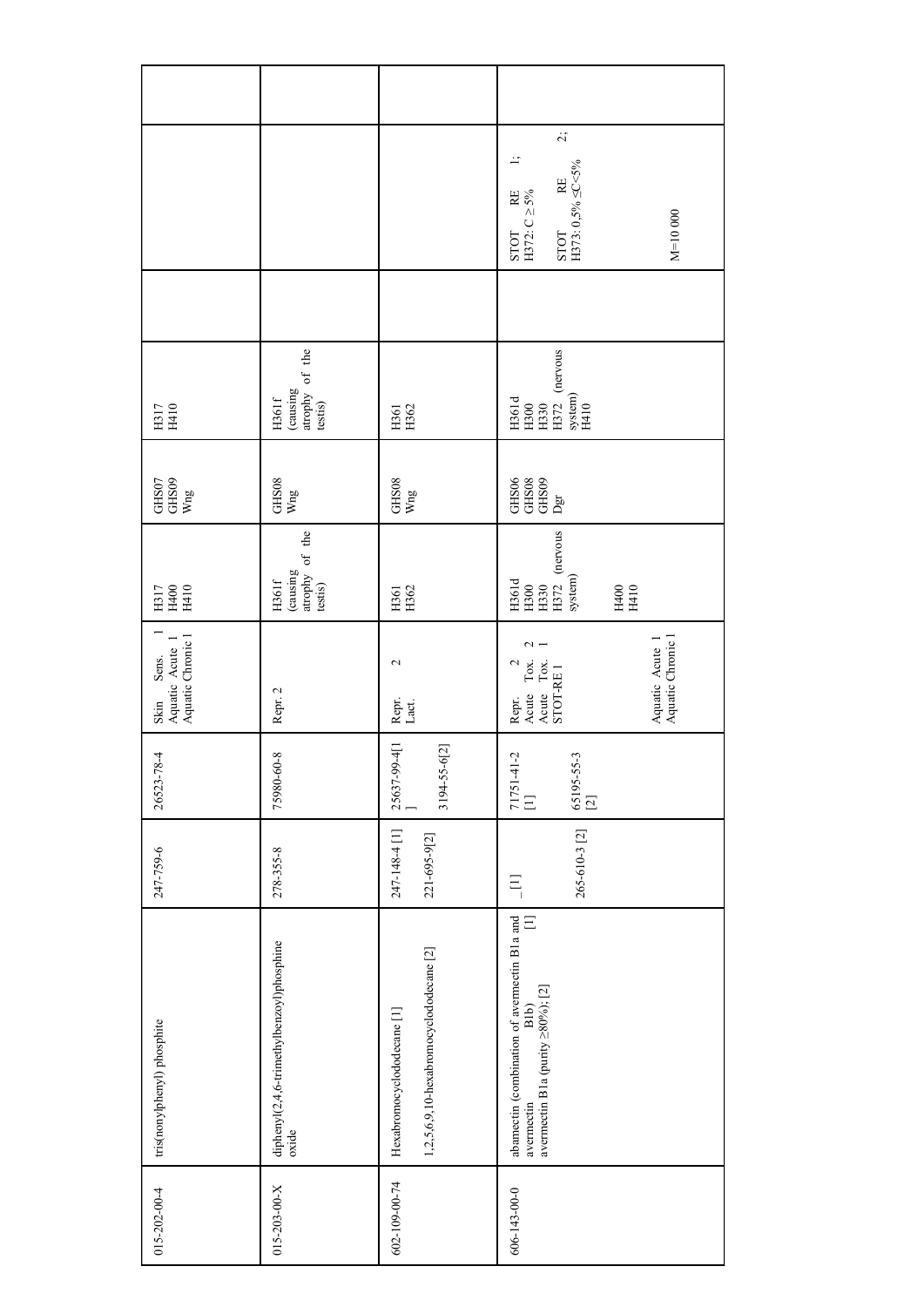| 606-144-00-6 | 3-dodecyl-1,4-dioxo-1,4-dihydronaphthalen-2-<br>yl acetate<br>acequinocyl (ISO); | $\vert$   | 57960-19-7     | Skin Sens.<br>STOT SE<br>STOT RE 2         | (blood system)<br>$\begin{array}{l} \text{(lung)}\\ \text{(inhalation)}\\ \text{H373} \end{array}$<br>H317<br>H370 | GHS07<br>$\begin{array}{c} \text{GHS}08 \\ \text{GHS}09 \\ \text{Dgr} \end{array}$ | system)<br>$\begin{array}{l} {\rm (lung)} \\ {\rm (inhalation)} \\ {\rm H373} \end{array}$<br>(blood H410<br>$\frac{0.111}{2}$ |            |  |
|--------------|----------------------------------------------------------------------------------|-----------|----------------|--------------------------------------------|--------------------------------------------------------------------------------------------------------------------|------------------------------------------------------------------------------------|--------------------------------------------------------------------------------------------------------------------------------|------------|--|
|              |                                                                                  |           |                |                                            | H400<br>H410                                                                                                       |                                                                                    |                                                                                                                                |            |  |
|              |                                                                                  |           |                | Aquatic Chronic 1<br>Aquatic Acute 1       |                                                                                                                    |                                                                                    |                                                                                                                                |            |  |
|              |                                                                                  |           |                |                                            |                                                                                                                    |                                                                                    |                                                                                                                                | $M = 1000$ |  |
| 607-698-00-1 | 4-tert-butylbenzoic acid                                                         | 202-696-3 | 98-73-7        | Repr. 1B                                   | <b>H360F</b>                                                                                                       | GHS07                                                                              | <b>H360F</b>                                                                                                                   |            |  |
|              |                                                                                  |           |                | STOT RE 1                                  | H372                                                                                                               | GHS08                                                                              | H372                                                                                                                           |            |  |
|              |                                                                                  |           |                | Acute Tox. 4                               | H302                                                                                                               |                                                                                    | H302                                                                                                                           |            |  |
| 612-281-00-2 | N,N,N',N'-tetramethyl-4,4'-benzylidenedianiline<br>leucomalachite green;         | 204-961-9 | $129 - 73 - 7$ | $\sim$<br>$\mathbb{C}^2$<br>Carc.<br>Muta. | H351<br>H341                                                                                                       | ${\rm GHS08} \over {\rm Wng}$                                                      | H351<br>H341                                                                                                                   |            |  |
| 616-205-00-9 | Metazachlor;                                                                     | 266-583-0 | 67129-08-2     | Skin Sens. 1                               | H317                                                                                                               | GHS07                                                                              | H317                                                                                                                           |            |  |
|              | 2-chloro-N-(2,6-dimethylphenyl)-N-(1H-<br>pyrazol-1-ylmethyl)acetamide           |           |                | Carc. 2                                    | H351                                                                                                               | GHS08                                                                              | H351                                                                                                                           |            |  |
|              |                                                                                  |           |                | Aquatic Acute 1<br>Aquatic Chronic 1       | H400                                                                                                               | GHS09                                                                              | H410                                                                                                                           | $M = 100$  |  |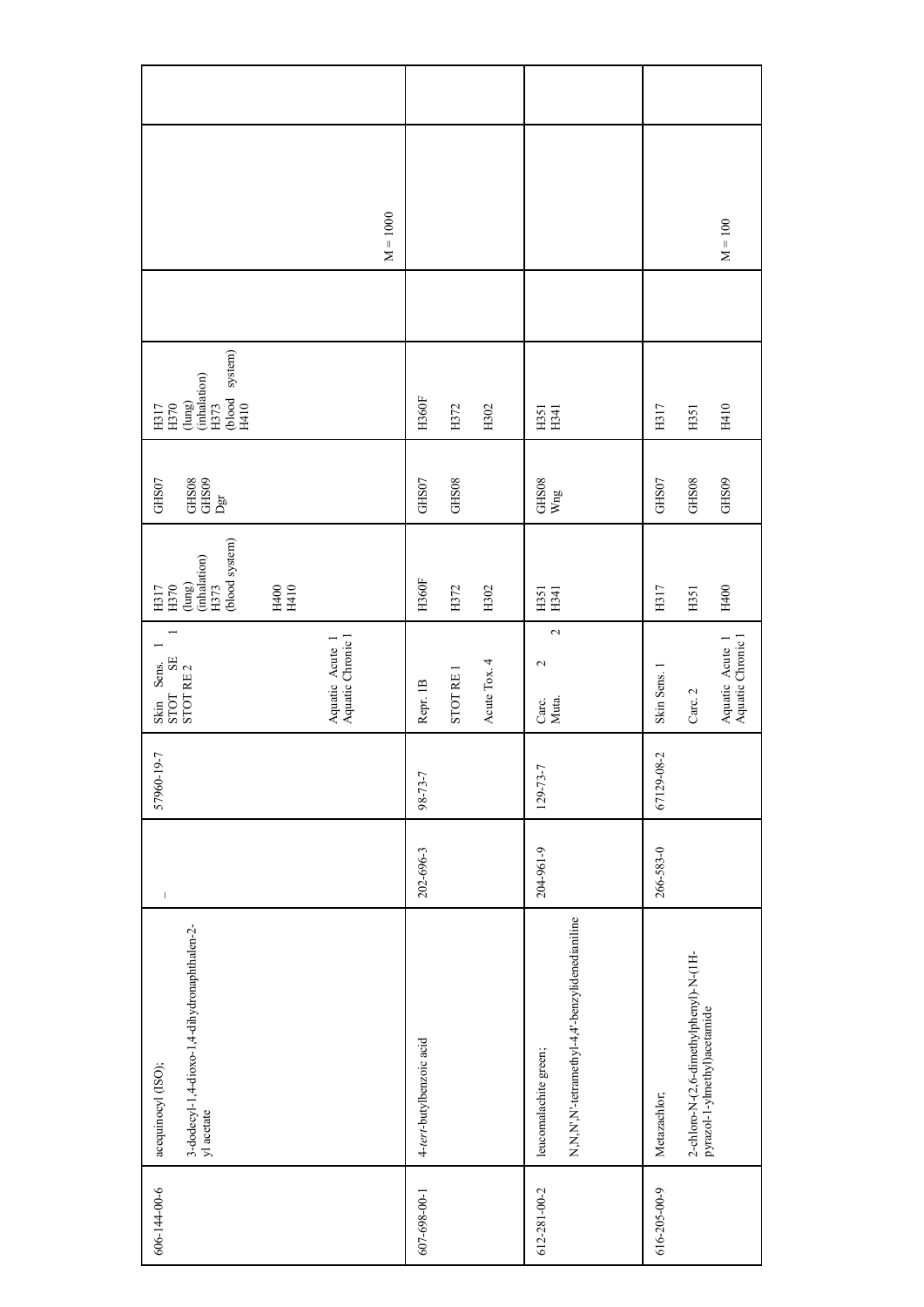| $M = 100"$ |
|------------|
|            |
|            |
|            |
|            |
|            |
|            |
|            |
| Wng        |
|            |
|            |
| H410       |
|            |
|            |
|            |
|            |
|            |
|            |
|            |
|            |
|            |
|            |
|            |
|            |
|            |
|            |
|            |
|            |
|            |
|            |
|            |
|            |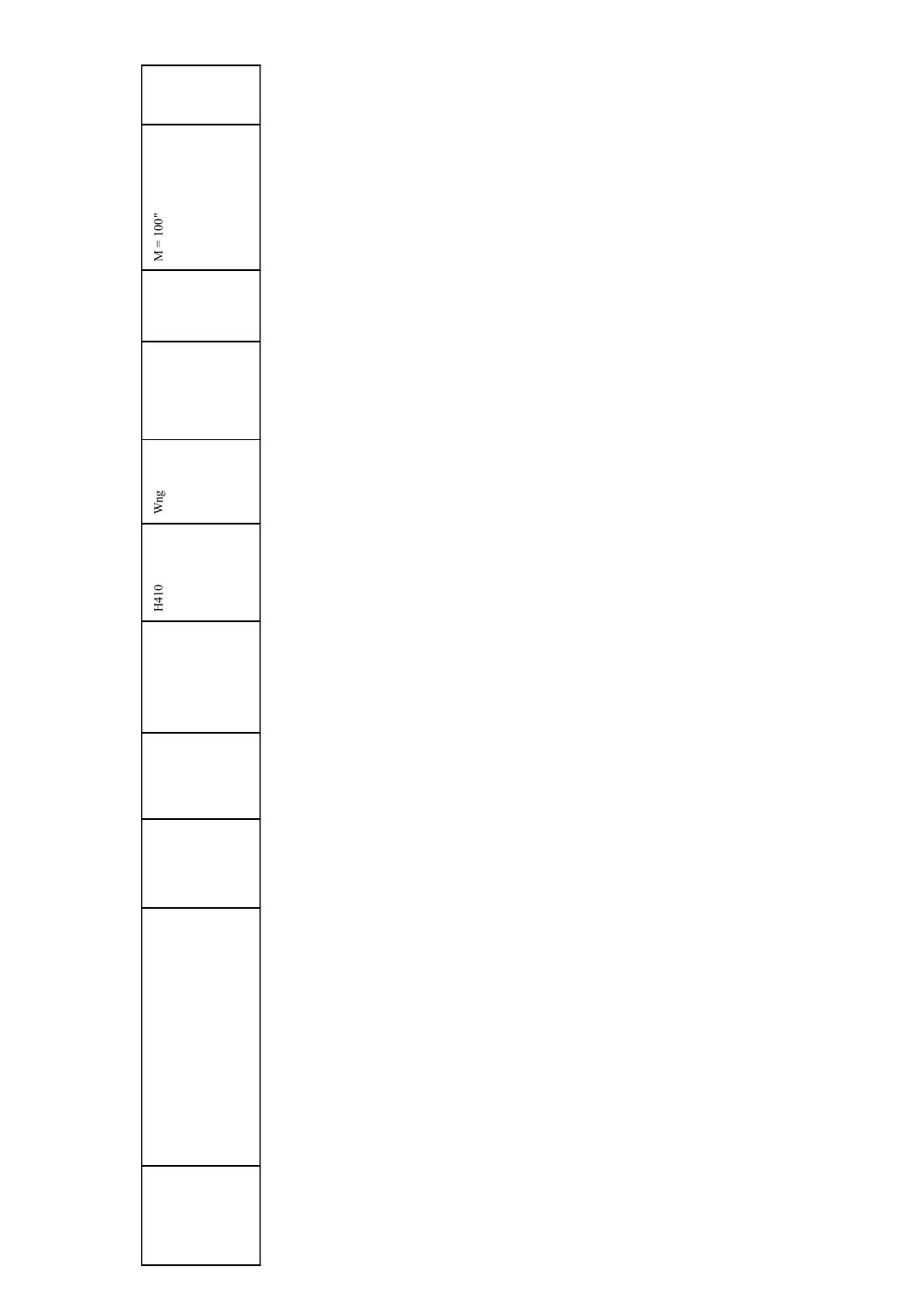| Index No      | International Chemical name                                                       | EC <sub>No</sub>                    | CAS No                                | Classification                                                                                                                                                                                                                                 | Labelling                                                     | <b>Concentration Limits</b>                                                              | <b>Notes</b> |
|---------------|-----------------------------------------------------------------------------------|-------------------------------------|---------------------------------------|------------------------------------------------------------------------------------------------------------------------------------------------------------------------------------------------------------------------------------------------|---------------------------------------------------------------|------------------------------------------------------------------------------------------|--------------|
|               |                                                                                   |                                     |                                       |                                                                                                                                                                                                                                                |                                                               |                                                                                          |              |
| "009-016-00-2 | trisodium hexafluoroaluminate (cryolite) [2]<br>trisodium hexafluoroaluminate [1] | $[2]$<br>237-410-6 [1]<br>239-148-8 | $[2]$<br>13775-53-6 [1]<br>15096-52-3 | $\begin{bmatrix} Xn; & R20 \\ T; & R48/23/25 \\ N; R 51-53 \end{bmatrix}$                                                                                                                                                                      | T;<br>R: $20-48/23/25-51/53$<br>S: $(1/2-22-37-45-61$         |                                                                                          |              |
| 603-012-00-X  | ethylene glycol monoethyl ether<br>2-ethoxyethanol;                               | 203-804-1                           | 110-80-5                              | $\dot{z}$<br>Cat.<br>Xn; R20/22<br>Repr.<br>R60-61<br>R <sub>10</sub>                                                                                                                                                                          | R: 60-61-10-20/22<br>$S: 53-45$<br>⊢                          |                                                                                          | Щ            |
| 603-025-00-0  | tetrahydrofuran                                                                   | 203-726-8                           | 109-99-9                              | $\begin{bmatrix} F; \\ \text{Carc. Cat. 3; R40} \\ Xi; \quad R36/37 \end{bmatrix}$                                                                                                                                                             | F;<br>R: 11-19-40-36/37 S: $(2-)$<br>(13-)16-29-33-36-37(-46) | R36/37:<br>$Xi$ ;<br>C $\geq$ 25%                                                        |              |
| 613-016-00-3  | $2-(2-furyl)-1H-benzimidazole$<br>fuberidazole (ISO);                             | 223-404-0                           | 3878-19-1                             | $\begin{tabular}{ l l } \hline Care. \;\; Cat. \;\; 3; \;\; R40 \\ \hline Xn; \qquad \  \  \, R48/22 \\ \hline Xn; \qquad \  \  \, R22 \\ \hline Xi; \qquad \  \  \, R23 \\ \hline N; \;\; R50/53 \qquad \  \  \, R43 \\ \hline \end{tabular}$ | Xn;<br>R: 40-48/22-22-43-50/53<br>S: (2)-22-36/37-60-61       | R52/53: 0,25 % $\leq$ C < 2,5 %<br>N;<br>2,5 % $\leq$ C < 25 %<br>N; R50/53 C<br><>>>25% |              |

**ANNEX III**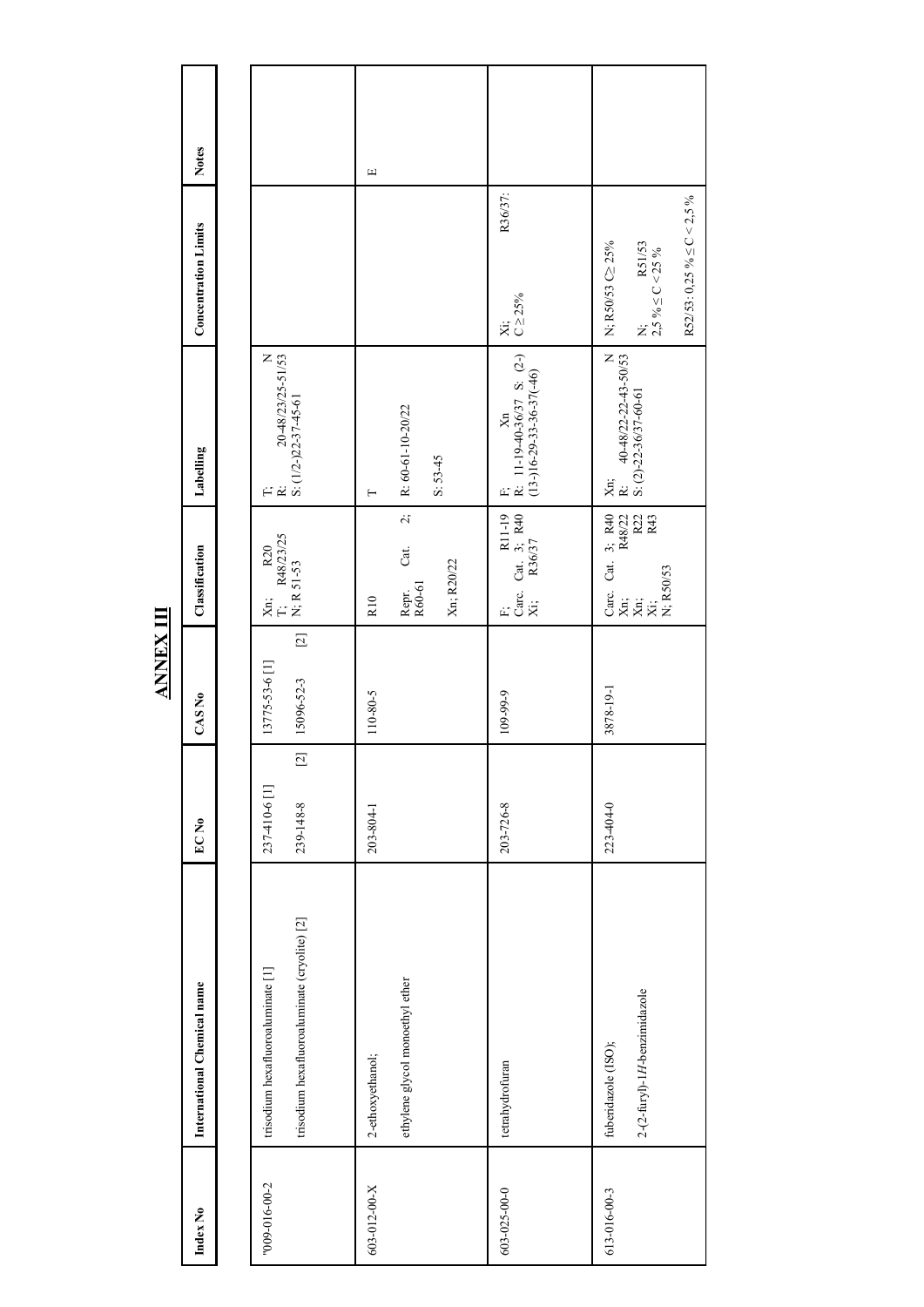|                                                                                                         |                 | <b>Notes</b>                |                                               | Note E                                                                                                                                                                                                                                                   |                                       |
|---------------------------------------------------------------------------------------------------------|-----------------|-----------------------------|-----------------------------------------------|----------------------------------------------------------------------------------------------------------------------------------------------------------------------------------------------------------------------------------------------------------|---------------------------------------|
|                                                                                                         |                 | <b>Concentration Limits</b> |                                               | $\begin{array}{ l } \hline \text{Care} & \text{Cat} & 2; \quad \text{R45:} \\ \hline 0,01\% & \text{C} & < & 0,1\% \\ \hline \text{Xn}; \quad \text{R48/20:} & 0,01\% & \text{C} < \\ 0,1\% & 0.1\% & \text{C} \end{array}$<br>T; R48/23: $C \ge 0, 1\%$ |                                       |
| $\frac{\text{Xn}}{7-11-68}$<br>O;<br>R:<br>S:<br>(2-)3/7-14-16-23-36/37/39<br>(2-)3/7-14-16-23-36/37/39 |                 | Labelling                   | $\overline{40}$<br>Xn<br>R:<br>S: (2-)36/37   | T<br>R: $45-48/23-62$<br>S: $45-53$                                                                                                                                                                                                                      | $60\,$<br>$T$<br>R: 53-45<br>S: 53-45 |
| O;<br>F;<br>Muta. Cat. 3, R68                                                                           |                 | Classification              | Carc. Cat. 3; R40                             | Carc. Cat. 2; R45<br>Repr. Cat. 3; R62<br>T; R48/23                                                                                                                                                                                                      | Repr.Cat.2; R60                       |
| 110-05-4                                                                                                | <b>ANNEX IV</b> | CAS No                      | 13674-87-8                                    | 22398-80-7                                                                                                                                                                                                                                               | 25155-23-1                            |
| 203-733-6                                                                                               |                 | $ECN$ 0                     | 237-159-2                                     | 244-959-5                                                                                                                                                                                                                                                | 246-677-8                             |
| di-tert-butyl peroxide                                                                                  |                 | International Chemical name | tris[2-chloro-1-chloromethyl)ethyl] phosphate | indium phosphide                                                                                                                                                                                                                                         | trixylyl phosphate                    |
| 617-001-00-2                                                                                            |                 | Index No                    | $X$ -00-661-510"                              | $015 - 200 - 00 - 3$                                                                                                                                                                                                                                     | $015 - 201 - 00 - 9$                  |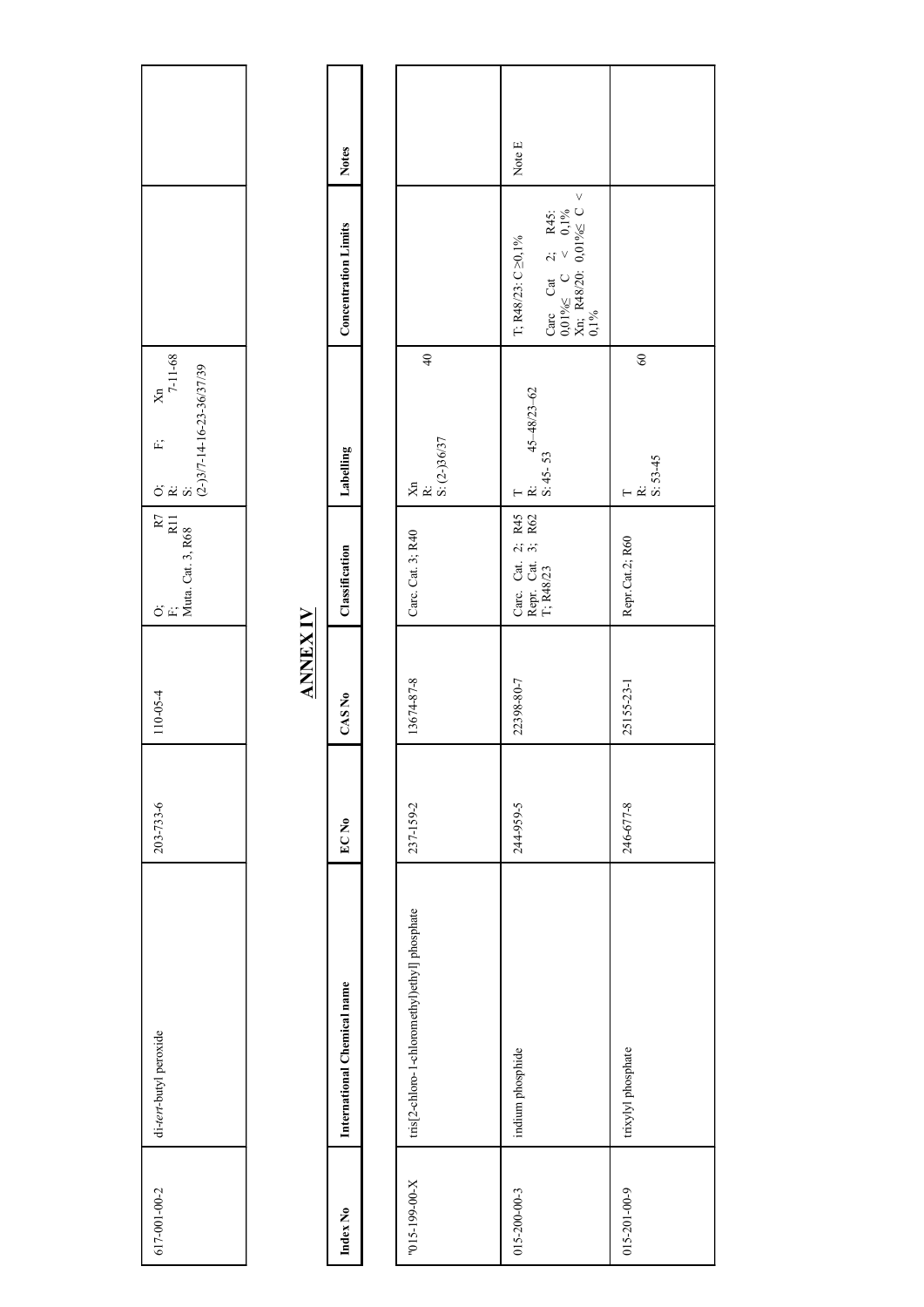|                                              |                                                 |                                                                       | T; R48/23: C $\geq$ 5%<br>Xn; R48/20: 0,5% $\leq$ C <5%<br>$0,000025\% \leq C < 0,00025\%$<br>N; R51-53: 0,00025% $\leq C$<br>N; R50-53: $C \ge 0,0025\%$<br>$<$ 0,0025%<br>R52-53: |
|----------------------------------------------|-------------------------------------------------|-----------------------------------------------------------------------|-------------------------------------------------------------------------------------------------------------------------------------------------------------------------------------|
| N<br>$\frac{43-50/53}{5! \cdot 24-37-60-61}$ | $\frac{K}{S}$ : (2-)22-36/37.<br>Х<br>К         | 63-64<br>S: 36/37-53<br>Я́<br>К                                       | T+;<br>R: 63-26/28-48/23/25-50/53<br>S: 28-36/37-45-60-61                                                                                                                           |
| R43<br>Xi;<br>N; R50/53                      | Repr. Cat. 3; R62                               | Repr. Cat 3; R63<br>R64                                               | $\begin{tabular}{ l l } \hline Repr. & Cat3; R63 \\ \hline T+; & R26/28 \\ T & ; & R48/23/25 \\ N; R50/53 \\ \hline \end{tabular}$                                                  |
| 26523-78-4                                   | 75980-60-8                                      | 25637-99-4[1]<br>3194-55-6[2]                                         | 71751-41-2 [1]<br>65195-55-3 [2]                                                                                                                                                    |
| 247-759-6                                    | 278-355-8                                       | 247-148-4 [1]<br>221-695-9[2]                                         | 265-610-3 [2]<br>$\Xi$                                                                                                                                                              |
| tris(nonylphenyl) phosphite                  | diphenyl(2,4,6-trimethylbenzoyl)phosphine oxide | 1,2,5,6,9,10-hexabromocyclododecane [2]<br>Hexabromocyclododecane [1] | abamectin (combination of averneetin $B1a$ and averneetin $B1b$ ) [1]<br>avermeetin B1a (purity $\geq 80\%$ ); [2]                                                                  |
| $015 - 202 - 00 - 4$                         | $015 - 203 - 00 - X$                            | 602-109-00-74                                                         | 606-143-00-0                                                                                                                                                                        |